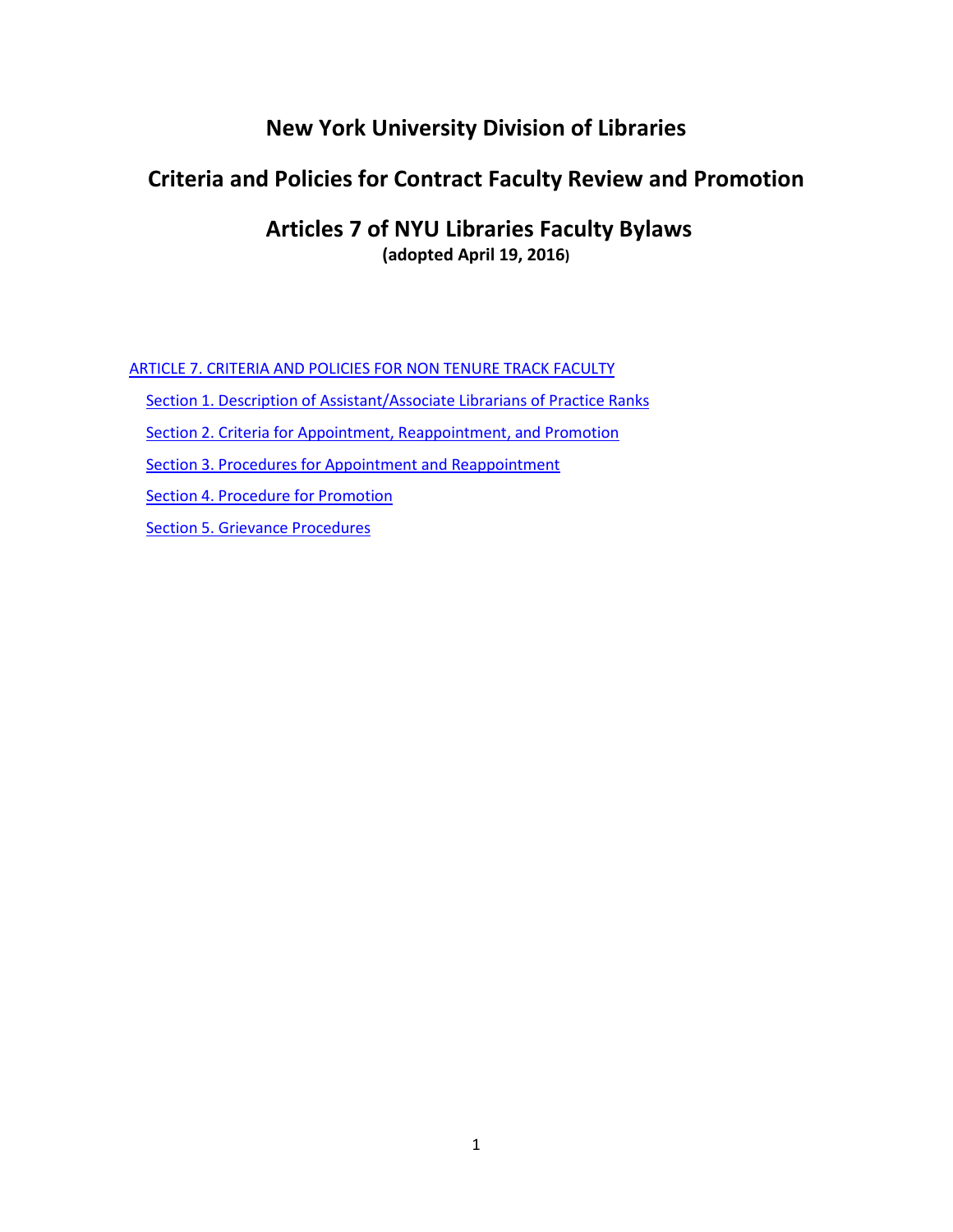#### **ARTICLE 7. CRITERIA AND POLICIES FOR NON TENURE TRACK FACULTY**

Libraries' non-tenure track appointments fall into either of two categories: Library Associates and Assistant/Associate Librarians of Practice.

#### <span id="page-1-0"></span>Section 1. Description of Assistant/Associate Librarians of Practice Ranks

- 7.1.1 The ranks of Assistant and Associate Librarian of Practice are Full-Time Continuing Contract Faculty positions that do not lead to a tenure track appointment. They fall into one or both of the following types:
	- a. Work of limited duration. Term appointments enable the full-time appointment of a skilled librarian into a role designed to be of limited duration, such as work on a grantfunded project or a targeted retrospective collection development effort. Term appointments also enable the full time appointment of skilled librarians to undertake activities for which a long range need is not yet established or foreseen. (Examples could include an experiment with a new service, or support for a school research activity that may not continue long term.) If and when a clear long term need for such position is established, there is an option to create a tenure track level position. The incumbent would have the option to apply for the new opening, but there would be no automatic move to a tenure track position.
	- b. Positions narrow in scope that require librarian expertise, but can be effectively accomplished without the sustained level of engagement in research, scholarship, and professional contribution required for tenure.

Most typically these positions will focus on cataloging, preservation treatment, or archival, or other processing within a defined scope and following standard practices. (Positions that must address organization of information more broadly would not fall into this Full-Time Continuing Contract Faculty category.) In the context of rapidly changing library environments, there may be other examples of activity where specialized expertise is required and only narrowly applied. Expectations for Assistant/Associate Librarians of Practice will include an emphasis on excellent practice and professional engagement. Expectations will not include the sustained level of research, scholarship, and professional contribution required for tenure, and, unless demanded by the nature of the position, there will be no requirement for a second, subject-specific advanced degree.

7.1.2 Assistant/Associate Librarians of Practice will be expected to participate in library governance, including full participation in faculty meetings, and on faculty committees, except committees pertaining to promotion, tenure, and reappointment. By University rules voting privileges can be extended, with the exception of votes pertaining to promotion and tenure and election of the Libraries Senator.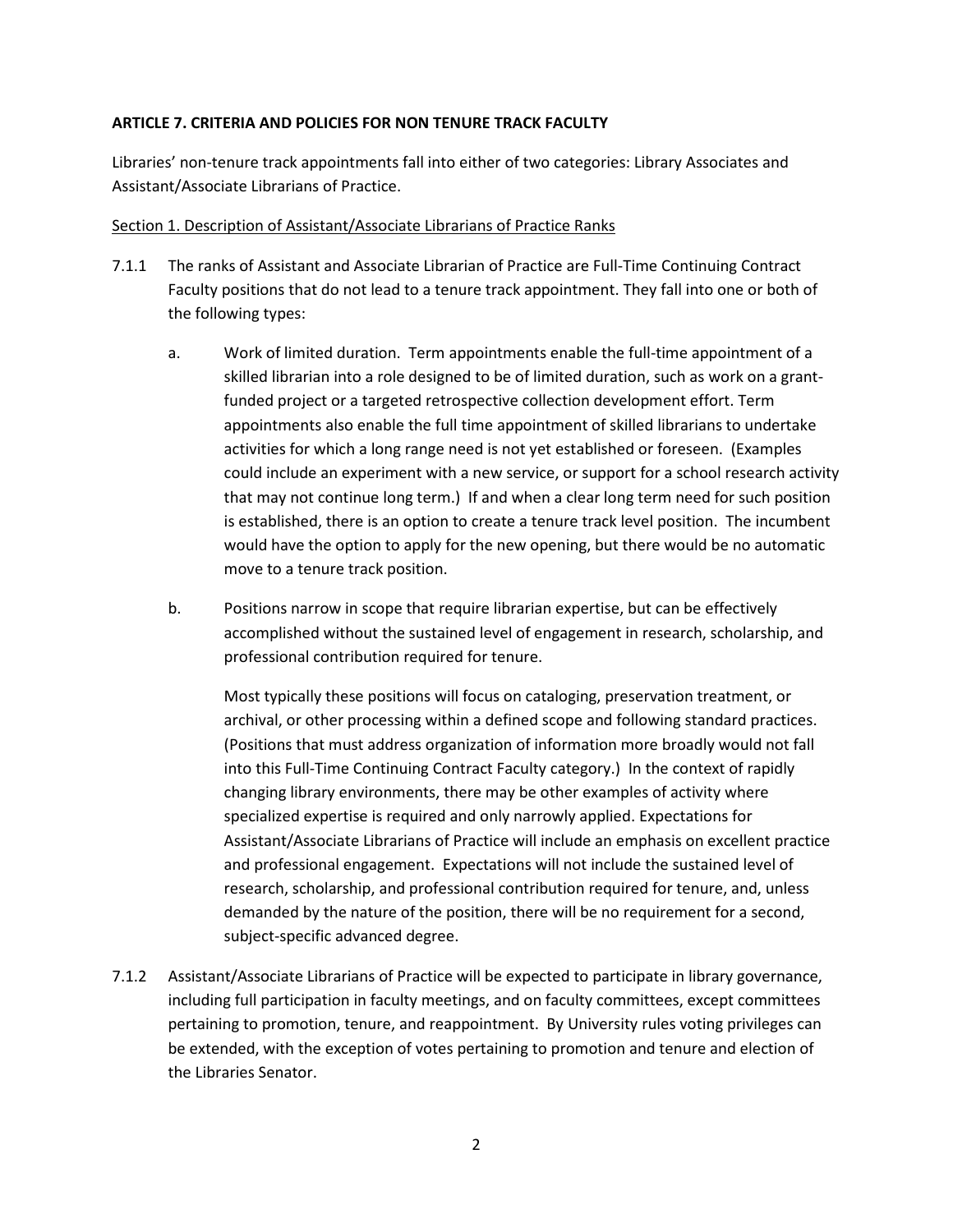#### <span id="page-2-0"></span>Section 2. Criteria for Appointment, Reappointment, and Promotion

#### 7.2.1 Assistant Librarian of Practice

a. Appointment

A faculty appointment as Assistant Librarian of Practice is normally granted to one possessing a master's degree in library science from an institution accredited by the American Library Association or a recognized foreign equivalent. Appointments at this rank shall require evidence of excellent professional performance and the potential for a promising career in librarianship.

Appointments shall be made for one to three years. Full- time service in the rank of Assistant Librarian of Practice will not be counted toward the attainment of tenure.

#### b. Reappointment

An Assistant Librarian of Practice shall normally be recommended for reappointment after demonstrating excellent performance with an emphasis on practice, maintaining active membership in appropriate professional or scholarly associations, and demonstrating effective participation in the affairs of the library and/or the University community through committee work or similar contributions. Non-renewal of appointments can occur if the expected performance standards are not met. Non- renewal of appointments can also occur if there is programmatic change eliminating the need for the position or if the position must be eliminated for lack of funds.

#### c. Notification and terms

Appointments shall be made for one to three years. Reappointment after a total of seven years will require promotion to Associate Librarian of Practice. An Assistant Librarian of Practice will be notified to prepare a promotion review application before beginning the sixth year.

Notification of reappointment or non-reappointment will be made at least six months before the appointment expiration date.

#### 7.2.2. Associate Librarian of Practice

a. Appointment

A faculty appointment as Associate Librarian of Practice is normally granted to one possessing a master's degree in library science from an institution accredited by the American Library Association or a recognized foreign equivalent. Appointments at this rank shall require evidence of outstanding professional performance, potential for strong service and contributions to the Libraries and the University, and active, productive participation in appropriate professional or scholarly associations.

Appointments shall be made for one to three years. Full- time service in the rank of Associate Librarian of Practice will not be counted toward the attainment of tenure.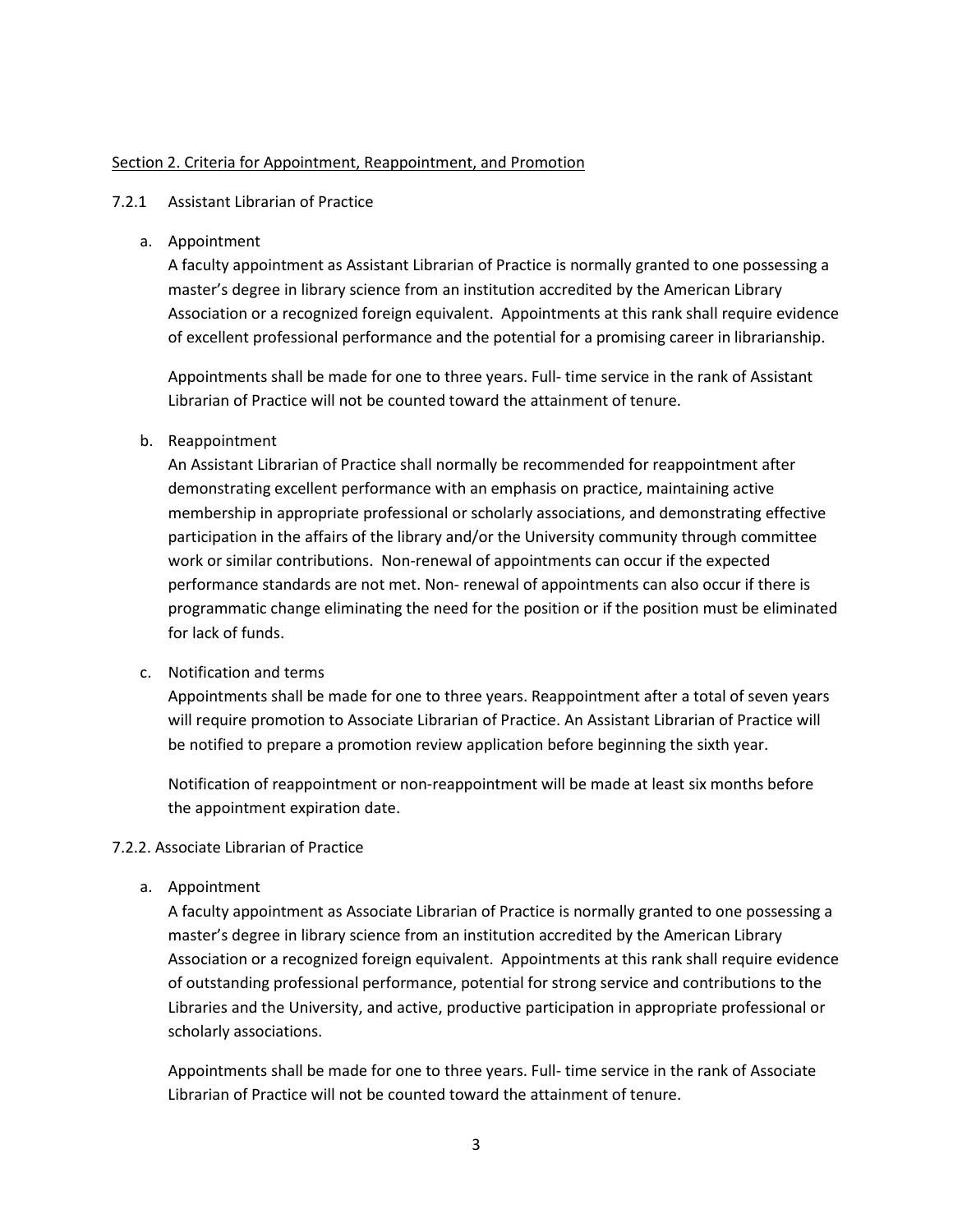b. Promotion (from Assistant Librarian of Practice)

The candidate must meet the criteria for appointment to this rank and be judged superior according to these criteria.

The candidate shall have demonstrated outstanding professional performance, strong service and contributions to the Libraries and the University, and active, productive participation in appropriate professional or scholarly associations.

The promotion review of candidates for Associate Librarian of Practice shall be conducted by the tenured members of the elected Appointment, Reappointment and Promotion Committee following the procedures for promotion to Associate Curator modified as appropriate to gather evidence matching the criteria for appointment to Associate Librarian of Practice.

### c. Reappointment

An Associate Librarian of Practice shall normally be recommended for reappointment after demonstrating continued adherence to the criteria for promotion to the rank along with evidence of strong growth and development in performance, service, and professional engagement. Non-renewal of appointments can occur if the expected performance standards are not met. Non-renewal of appointments can also occur if there is a programmatic change eliminating the need for the position or if the position must be eliminated for lack of funds.

d. Notification and terms

Appointments shall be made for two, three, or five years, with no limit on the number of renewals. Notification of reappointment or non-reappointment will be made no less than six months before the appointment expiration date.

# <span id="page-3-0"></span>Section 3. Procedures for Appointment and Reappointment

- 7.3.1 In order to ensure that candidates and reappointees meet the accepted criteria for initial appointment and retention as library faculty, and that the procedures set forth in the *NYU Faculty Handbook* [cf. Section X] are followed, the Dean shall, in reaching a decision, consult with an advisory body of faculty members, elected and chosen in accordance with the provisions of [ IV.1) above], and with other advisors or advisory bodies as prescribed in the same provision of the Library Bylaws.
- 7.3.2 The Dean shall approve or disapprove the appointment or reappointment, and shall notify in writing the advisory body and the candidate's Director of the decision along with the reasons for it.

# <span id="page-3-1"></span>Section 4. Procedure for Promotion

#### 7.4.1 Schedule

The Dean shall inform the faculty of the date by which the recommendations for promotion are to be received by the Office of the Dean.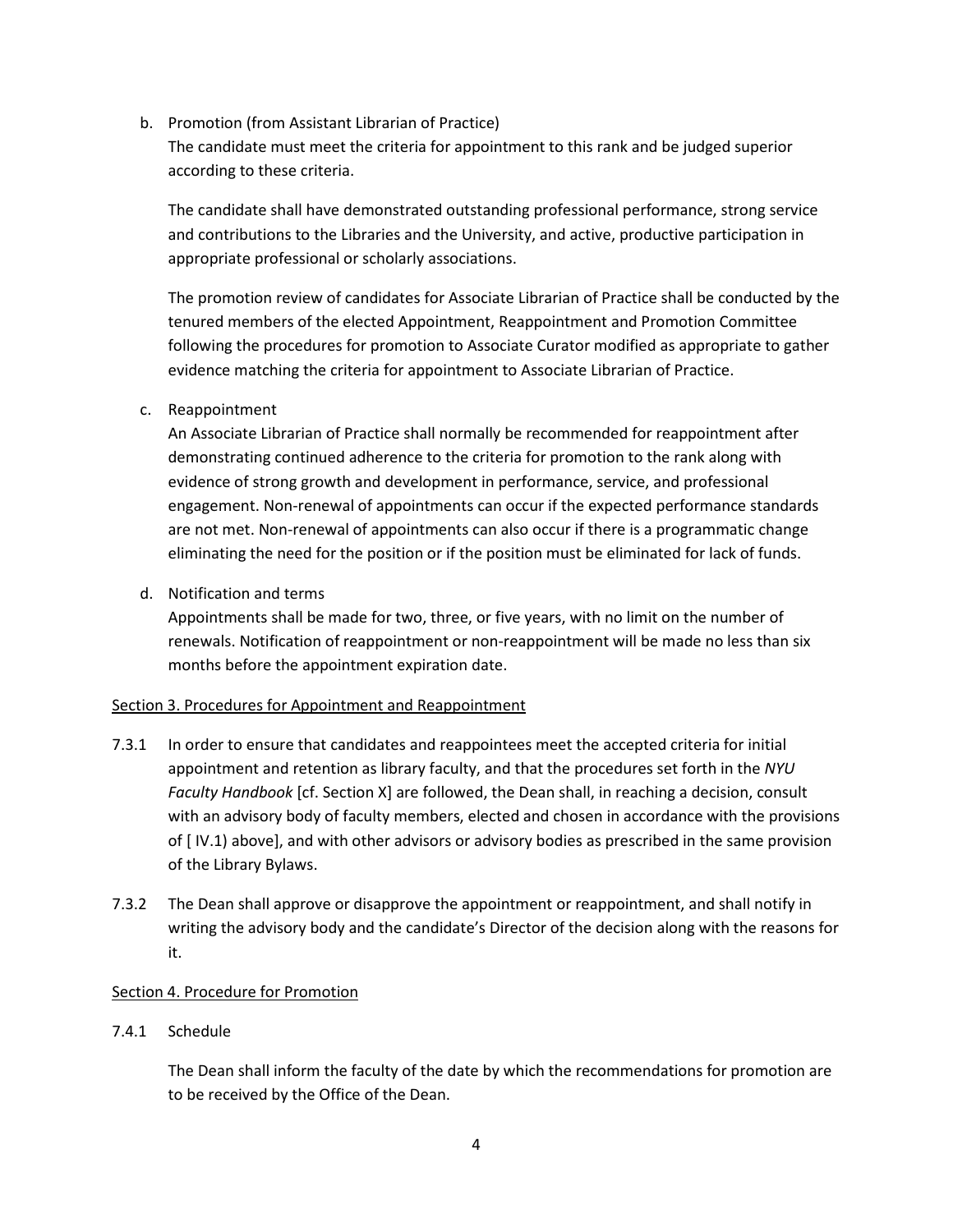#### 7.4.2 Initiation

Individual faculty members are responsible for making application for promotion. Directors may advise individuals in their departments, and the Dean may advise Directors, to apply for promotion.

#### 7.4.3 Dean's Action

In accordance with the procedures set forth in the *NYU Faculty Handbook* (as supplemented), and as modified by specific provisions in Library Bylaws, the Dean shall, in reaching a decision regarding any application for promotion, have the counsel of an advisory body of faculty members, elected and chosen in accordance with the provisions of [3.6], and of other advisors or advisory bodies as prescribed in the same provisions of the Library Bylaws.

Criteria for promotion to the particular rank under consideration in the Division of Libraries shall govern the Dean's review of the application.

The Dean shall approve or disapprove the application for promotion, and shall notify in writing the advisory body and the candidate's Director of the decision along with the reasons for it.

### 7.4.4 Resubmission

If a candidate's promotion is not viewed favorably at any level, the candidate shall not reapply for promotion without additional relevant documentation supportive of continued conformity to the criteria for promotion to the particular rank under consideration in the Division of Libraries.

#### <span id="page-4-0"></span>Section 5. Grievance Procedures

- 7.5.1 Should an Assistant/Associate Librarian of Practice believe that s/he has a basis for appeal (as described below) in connection with a denial of reappointment or a denial of promotion, s/he has the right to file a written grievance with the Dean. It is expected that the Assistant/Associate Librarian of Practice will first confer with her/his applicable Director or the Dean on an informal basis to seek resolution or an explanation of the decision. If not settled informally, or not resolved on a timely basis to allow for an appeal within 30 days of receiving notification of denial of reappointment or of denial of promotion, the Assistant/Associate Librarian of Practice may appeal in writing to the Dean to convene a Division of Libraries Grievance Committee [see 3.3].
- 7.5.2 The Dean should convene the Grievance Committee within 15 working days of the request. The Grievance Committee does not judge the professional merits of the case, but considers the appeal based on whether: (a) proper procedures were followed in reaching the decision and/or whether the case received adequate consideration; and (b) if the Assistant/Associate Librarian of Practice has alleged that the decision or process violated her/his academic freedom, whether that faculty member has met her/his burden of proving such a violation. The Grievance